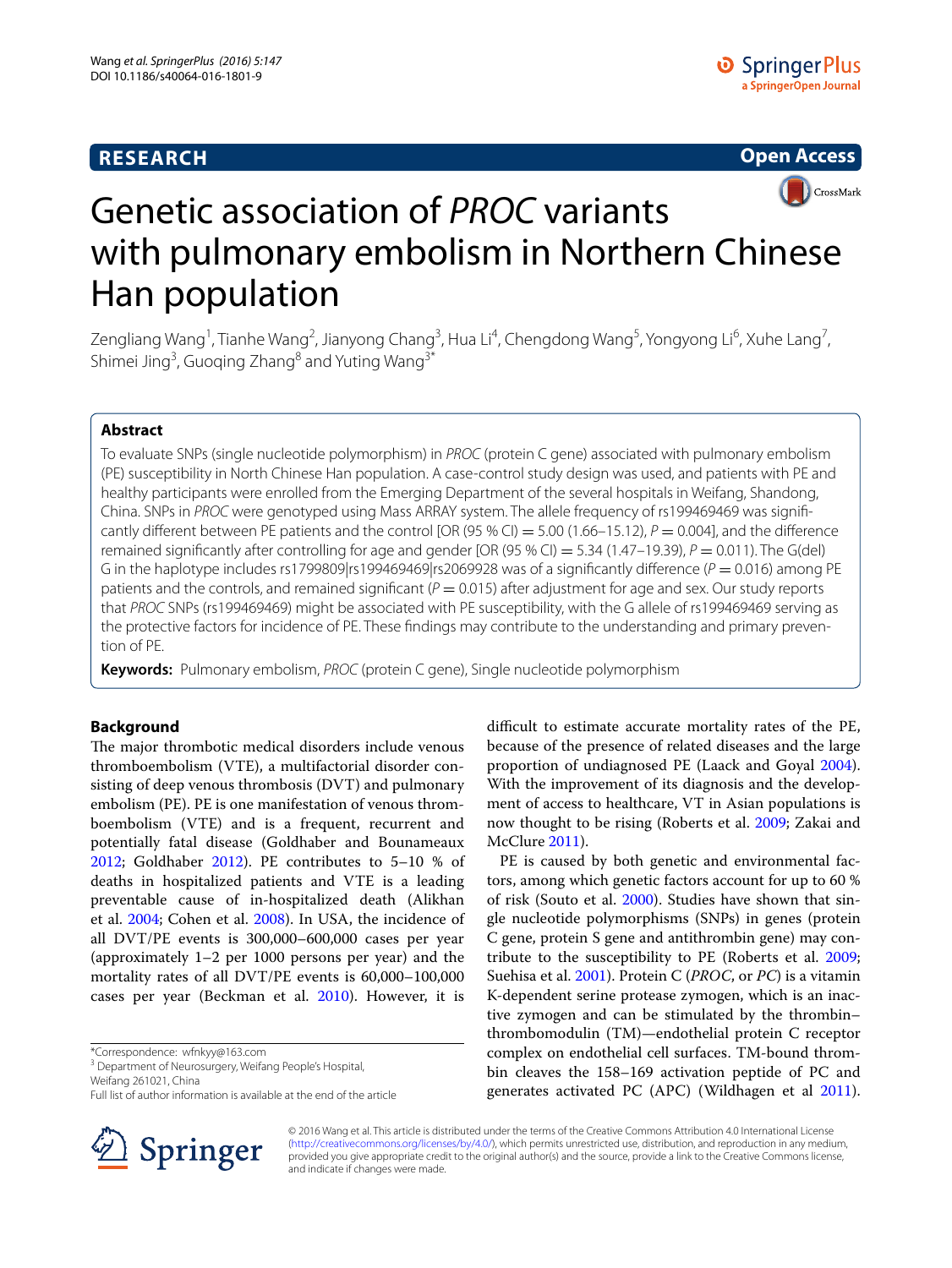APC is a key component of the anticoagulation system. APC inhibits the coagulation pathway by proteolysis of coagulation factor Va (the activated form of coagulation factor V) and coagulation factor VIIIa (Cramer and Gale [2011](#page-4-3)). The decreasing of APC level is an independent risk factor for both venous and arterial thrombosis (Soare and Popa [2010\)](#page-5-8).

The human *PROC* is located on 2q13–q14 and comprises 9 exons. Up to date more than 200 mutations were identified in the *PROC* gene (D'Ursi et al [2007](#page-4-4)). Most studies were conducted in Western populations, and few in the Asian population (Gandrille et al. [1995](#page-5-9); Miyata et al. [1998;](#page-5-10) Reitsma et al. [1991](#page-5-11); Shen et al. [1997](#page-5-12)). These studies show that the mutation pattern of *PROC* is of significant ethnic differences, thus, some mutations (Arg230Cys, Arg178Trp, Gln132X, Val297Met and Pro168Leu) are common in the Caucasian population, while the others (Phe139Val/ rs199469470, Arg169Trp/ rs759316085, Val297Met, Met364Ile, and G8857del) are observed in the Japanese population. So far, few studies have been published to investigate the association between *PROC* variants with incidence of PE in mainland China.

In this study, we investigated the association between *PROC* variants and incidence of PE in a case-control study of North China Han population.

### **Results**

In total, 101 cases of PE (61 males and 40 females; with median age 63 year-old, ranged 24–85), and 279 healthy controls (187 males and 92 females; with median age 65 year-old, ranged 48–87 year-old) were finally included in the study. Six polymorphisms in the *PROC* gene were genotyped through Mass ARRAY system, with success rate of 99.7, 96.8, 96.6, 92.1, 97.6 and 97.6% for rs1799809, rs199469469, rs2069928, rs7580688, rs2240817 and rs3771293, respectively (Fig. [1](#page-2-0)).

All the six polymorphisms in cases and controls were both confirmed to Hardy–Weinberg equilibrium (Table [1\)](#page-3-0). Table [1](#page-3-0) showed that the "del" allele of rs199469469 (AAG/del) was of allele difference between the case and the control (OR =  $5.00$ ,  $95\%$  CI 1.66–15.12,  $P = 0.004$ , and the association remained significant after adjustment for age and sex ( $OR = 5.34$ , 95 % CI 1.47– 19.39,  $P = 0.011$ ). For the other 5 SNPs, no statistical significances were observed (Table [1](#page-3-0)). rs199469469 was associated with PE in genotype and dominant model, but not in recessive model (Table [2\)](#page-3-1).

The frequencies of Haplotype were evaluated using the Chi-square test, and Logistic regression analysis was performed to adjust for age and gender. The results showed that Haplotype G(del)G frequency (rs1799809|r s199469469|rs2069928) between the case and the control  $(P = 0.016)$  was of significant difference, and remained significant ( $P = 0.015$ ) after adjustment for age and sex (Table [3\)](#page-3-2).

We also described the allele frequency data in the present study as well as 1000 genome project. Except for rs199469469, the allele frequency of other 5 SNPs are comparable among the present study and these in 1000 Genome of different ethnic groups (Table [4](#page-3-3)). This paper confirms data reported by Tang et al. [\(2012b\)](#page-5-13) who identified that the rs199469469 in PROC was associated with both decreased protein C anticoagulation activity and an increased risk of thrombosis in Chinese subjects of South China, whereas no allele frequency of rs199469469 were reported in 1000 Genome or other populations. Therefore, the "del" allele of rs199469469 could be considered typical of Chinese people, and should be validated in large cohort of different ethnic groups.

## **Discussion**

In this study, we investigated the association between *PROC* variants and the development of PE, and revealed that the rs199469469 (also designated as c.574\_576del or p.Lys150del, located in exon 7 of the *PROC* gene) predispose people to PE. The case-control study showed that variant confers an approximately 5.00-fold increased risk of PE in the north Chinese population, and the results persist after adjustment for age and sex ( $OR = 5.34$ ,  $P = 0.011$ .

*PROC*, with a single chain and synthesized by hepatocytes, is composed of a short activation peptide, a serine protease domain, carboxy-glutamic acid residue (Gla) domain, two epidermal growth factor (EGF)-like domains (Fisher et al. [1994;](#page-4-5) Perera et al. [2000\)](#page-5-14). The deletion of lysine in *PROC* (rs19469469) can caused conformational changes in the protease domain (Chen et al. [2008](#page-4-6)), resulting in the elimination of a positive charge (Wildhagen et al. [2011\)](#page-5-7). The most important is that the deletion is located at the 'linking peptide (residues 137– 157)', which precedes the activation peptide and excised upon protein C activation. Residues Gly142–Leu155 are well conserved among species, and previously researches showed the region is important for anticoagulant activity (Mesters et al. [1993;](#page-5-15) Lu et al. [2013](#page-5-16)). Factor-V-Leiden mutation in the coding sequence of *F5* (Dahlbäck et al. [1993;](#page-5-17) Koster et al. 1993; Bertina et al. [1994\)](#page-4-8)<sup>,</sup> prothrombin-G20210A mutation in the 3′ UTR of *F2* and antithrombin-Cambridge-II mutation in *SERPINC1* are common genetic risk factors for VT in whites (Poort et al. [1996;](#page-5-18) Corral et al. [2007\)](#page-4-9). However, these polymorphisms are rare in Asians, including Chinese populations. Little is known about the genetic background of VT, and no common genetic risk factors have been identified in the Chinese population until recently. Tang et al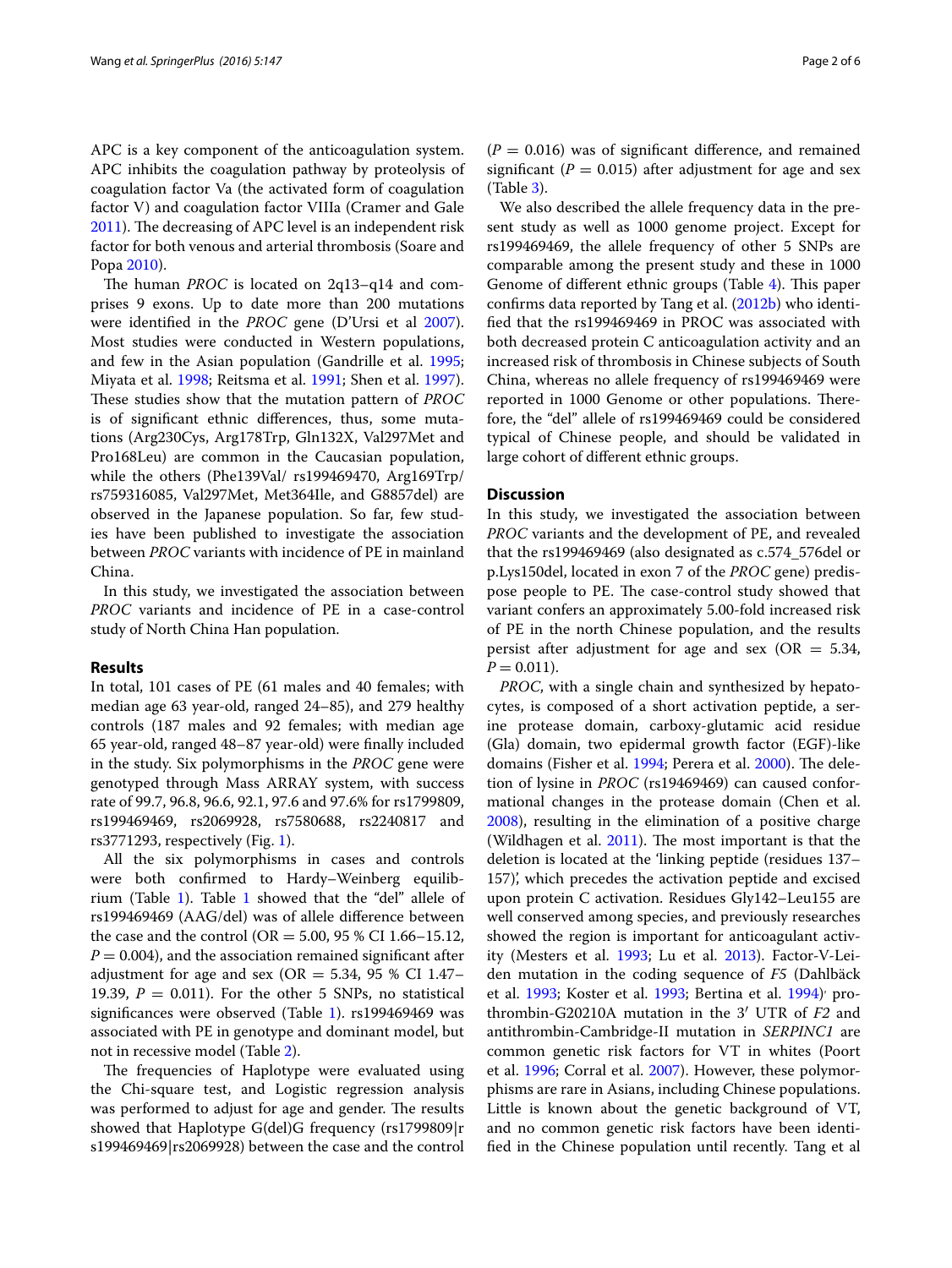

<span id="page-2-0"></span>([2012a](#page-5-19)) carried out the first study on the genetic background of PC deficiency in the Chinese population, and identified a common mutation in *PROC* (rs146922325, c.565C>T) in a family study (first-degree relatives bearing this variant had an 8.8-fold increased risk of venous thrombosis), which has been further verified by our casecontrol study (the mutant allele conferred a high predisposition to venous thrombosis (adjusted  $OR = 7.34$ , 95 % CI 3.61–14.94). Tang et al ([2012b,](#page-5-13) [2013\)](#page-5-20) further identified that rs199469469 in *PROC* was associated with both decreased protein C anticoagulant activity and an increased risk of VTE in Chinese (Hubei Province), with an odds ratio of 2.93, and 2.84 (Tang et al. [2012b](#page-5-13), [2013](#page-5-20)). The studies by Tang et al ([2012a](#page-5-19), [b,](#page-5-13) [2013\)](#page-5-20) were performed

in Southern China, and our study performed in Northern China confirmed that rs199469469 in *PROC* was associated with an increased risk of VTE in Chinese.

## **Conclusion**

We firstly showed that the "del" allele of rs199469469 in *PROC* is associated with the increased risk of PE in a Northern Chinese Han population and the finding was consistent with that in Southern Chinese. Further epidemiologic studies are required to determine this association in larger populations, and functional studies are needed to determine the effect of this mutation contributing to susceptibility to PE. These studies will be a benefit to early predication or primary prevention of PE.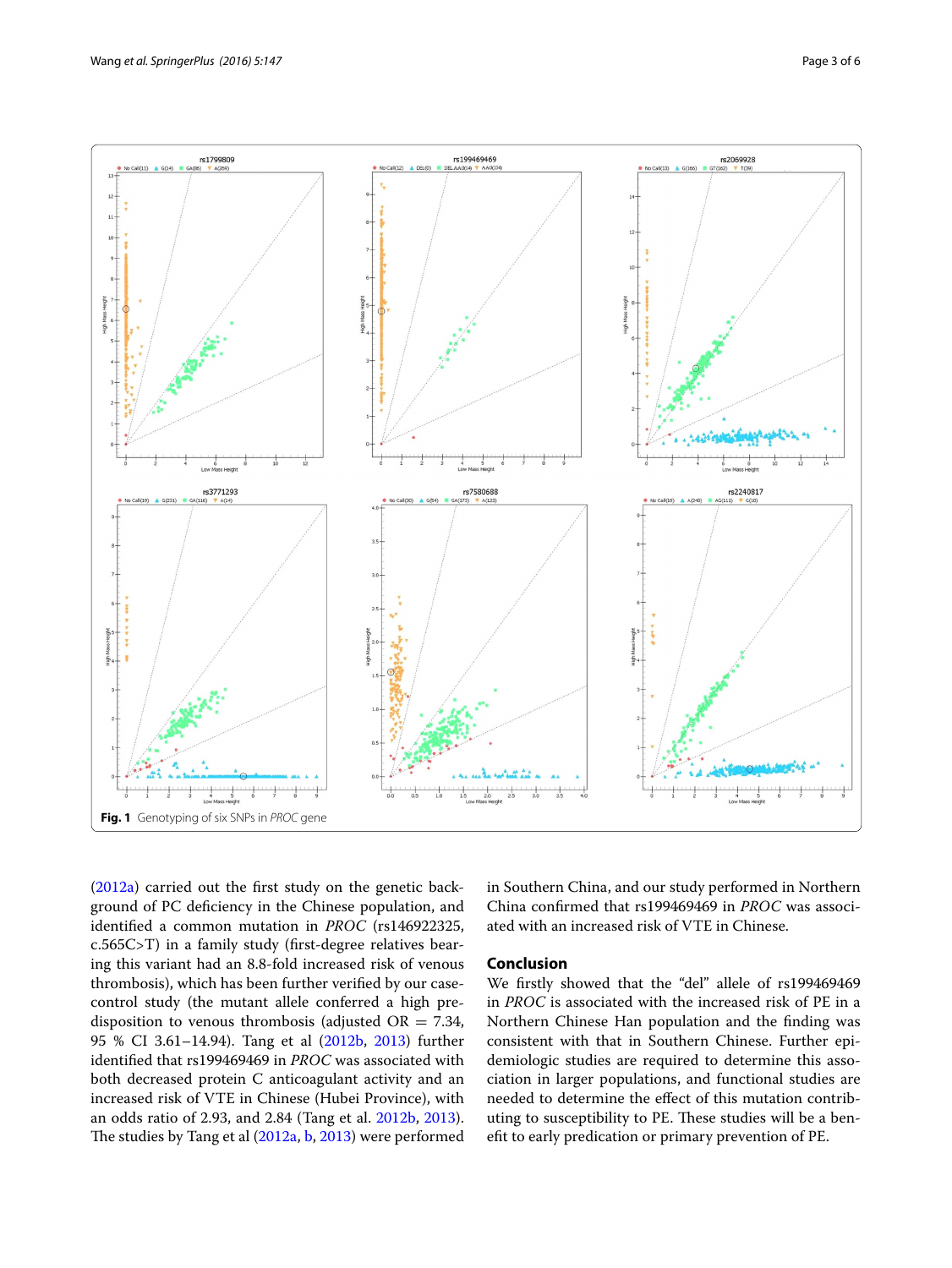| <b>SNPs</b> | <b>Allele</b> | Hardy-Weinberg equilibrium |           |              | Minor allele<br>frequency (%) |       | Univariate analysis |                        | Multivariate analysis <sup>a</sup> |                      |       |
|-------------|---------------|----------------------------|-----------|--------------|-------------------------------|-------|---------------------|------------------------|------------------------------------|----------------------|-------|
|             |               | The cases                  |           | The controls |                               | Case  | Control             | OR (95% CI)            | P                                  | OR (95% CI)          | P     |
|             |               | <b>GENO</b>                | P         | <b>GENO</b>  | P                             |       |                     |                        |                                    |                      |       |
| rs1799809   | A > G         | 5/25/71                    | 70<br>0.1 | 9/61/198     | 0.140                         | 0.173 | 0.147               | 1.212 (0.784-1.874)    | 0.424                              | 1.131 (0.714-1.791)  | 0.599 |
| rs199469469 | AAG > de      | 0/9/91                     | .000      | 0/5/263      | 1.000                         | 0.045 | 0.009               | 5.004 (1.656-15.120)   | 0.004                              | 5.339 (1.470-19.390) | 0.011 |
| rs2069928   | G > T         | 11/45/45                   | .000      | 28/117/121   | .000                          | 0.332 | 0.325               | 1.030 (0.730-1.453)    | 0.861                              | 1.102 (0.759-1.601)  | 0.609 |
| rs7580688   | A > G         | 16/54/29                   | 0.310     | 38/119/94    | .000                          | 0.434 | 0.388               | 1.209 (0.866-1.687)    | 0.267                              | 1.270 (0.867-1.859)  | 0.219 |
| rs2240817   | A > G         | 4/28/69                    | 0.510     | 6/83/171     | 0.400                         | 0.178 | 0.183               | $0.970(0.635 - 1.482)$ | 0.915                              | 1.187 (0.742-1.899)  | 0.476 |
| rs3771293   | A > G         | 4/37/60                    | 0.770     | 10/79/171    | 0.840                         | 0.223 | 0.190               | 1.219 (0.819-1.813)    | 0.351                              | 1.155 (0.739-1.805)  | 0.528 |

<span id="page-3-0"></span>**Table 1 The allele frequency of SNPs in PROC in patients with PE and the controls**

*SNPs* single nucleotide polymorphisms, *CI* confidence interval, *OR* odds ratio

<sup>a</sup> Adjusted for sex and age

## <span id="page-3-1"></span>**Table 2 the association between SNP rs199469469 with PE in three genetic models**

| Model       | Case   | Control | Р     |
|-------------|--------|---------|-------|
| <b>GENO</b> | 0/9/91 | 0/5/263 | 0.003 |
| <b>DOM</b>  | 9/91   | 5/263   | 0.003 |
| <b>REC</b>  | 0/100  | 0/268   | 1.000 |

## <span id="page-3-2"></span>**Table 3 The haplotype distribution of PROC (rs1799809|rs 199469469|rs2069928) in the cases and the controls**

| Haplotype | <b>F-Affected</b> | <b>F-Control</b> | Chi-square | Р     | $P_{adj}$ |
|-----------|-------------------|------------------|------------|-------|-----------|
| G(AAG)T   | 0.027             | 0.030            | 0.049      | 0.824 | 0.922     |
| A(AAG)T   | 0.310             | 0.296            | 0.130      | 0.718 | 0.630     |
| G(Del)G   | 0.030             | 0.007            | 5.790      | 0.016 | 0.015     |
| G(AAG)G   | 0.119             | 0.111            | 0.107      | 0.743 | 0958      |
| A(AAG)G   | 0.514             | 0.556            | 1.037      | 0.309 | 0.209     |

*Padj* adjust for age and gender

# **Methods**

## **Participants**

This study was approved by the ethics committee of Weifang People's Hospital. A total of 101 unrelated patients diagnosed with PE in 2011 and 2012 were recruited from the Emerging Department of the hospitals in North China. The diagnosis of PE met the criteria recommended by the European Society of Cardiology (ESC) published in 2008 (Torbicki et al. [2008\)](#page-5-21), and the patients with PE for patent foramen ovale were not screened. The inclusion criteria were: (1) Chinese Han population; (2)  $>$  or  $=$  18 year-old. While the exclusion criteria were: (1) patients with acute liver disease or nephrotic syndrome; (2) recurrent venous thrombosis or pulmonary embolism; (3) patients with personal or family history of venous thromboembolism or other blood disease; (4) patients with the special history of drug use; (5) patients with chronic diseases such as hypertension; (6) patients with insertion of pacemaker.

<span id="page-3-3"></span>

|  |  | Table 4 The minor allele frequency of selected SNPs in the present study and 1000 genome |
|--|--|------------------------------------------------------------------------------------------|
|--|--|------------------------------------------------------------------------------------------|

| <b>SNPs</b> | <b>Minor allele</b> | The present study |         | 1000 genome |            |       |            |       |
|-------------|---------------------|-------------------|---------|-------------|------------|-------|------------|-------|
|             |                     | Case              | Control | <b>CHB</b>  | <b>CHS</b> | JPT   | <b>CEU</b> | YRI   |
| rs1799809   | G                   | 0.173             | 0.147   | 0.175       | 0.152      | 0.139 | 0.409      | 0.806 |
| rs199469469 | del                 | 0.045             | 0.009   |             |            |       |            |       |
| rs2069928   |                     | 0.332             | 0.325   | 0.374       | 0.295      | 0.255 | 0.248      | 0.088 |
| rs7580688   | G                   | 0.434             | 0.388   | 0.369       | 0.371      | 0.260 | 0.313      | 0.588 |
| rs2240817   | G                   | 0.178             | 0.183   | 0.151       | 0.133      | 0.130 | 0.152      | 0.120 |
| rs3771293   | G                   | 0.223             | 0.190   | 0.199       | 0.219      | 0.130 | 0.152      | 0.278 |

*CHB* Han Chinese Beijing; *CHS* Southern Han Chinese; *JPT* Japanese in Tokyo; *YRI* Yoruba in Ibadan, Nigeria; *CEU* Utah residences with Northern and Western Ancestry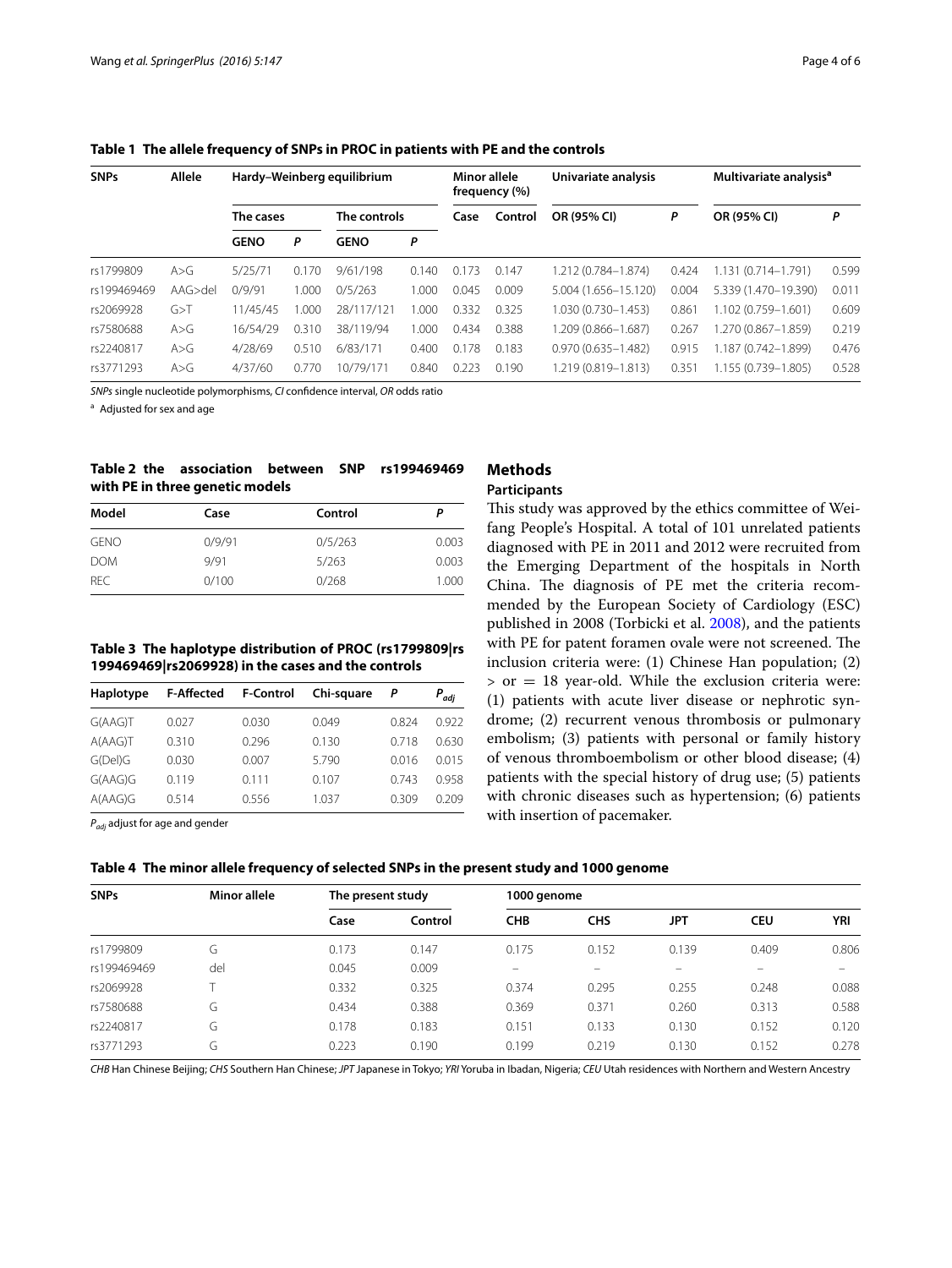The controls were 279 ethnic matched healthy individuals recruited in physical examination. All the patients and the control have given their written consents to participate in the study.

#### **Selection of SNPs and genotyping**

For the selection of candidate SNPs, we firstly downloaded all SNPs information in PROC region (including 5000 bp in the upstream and 5000 bp in the downstream) from Hapmap (Version 3, Release 2, Analysis Panel CHB), then we screened the SNPs with Minor Allele Frequency  $>0.10$ , and  $P > 0.10$  in Hardy–Weinberg Equilibrium test, finally we selected the tag SNPs ( $r^2 \ge 0.80$ ) using Tagger function of Haploview (Barrett et al. [2005](#page-4-10)). Five SNPs near PROC (rs1799809, rs199469469, rs2069928, rs7580688, rs2240817) meet the criteria. rs199469469 was also added because it was associated with both decreased protein C anticoagulation activity and an increased risk of thrombosis in Chinese subjects of South China (Tang et al. [2012b](#page-5-13)).

Genomic DNA was extracted from whole-blood samples using QIAamp DNA Blood Mini Kit (Qiagen, German) according to the manual instructions. Genomic DNA samples were subsequently diluted to 25 ng/ μl. SNPs were genotyped using Mass ARRAY system (Sequenom, Inc., SanDiego, CA). Sequenom Mass-ARRAY® Assay Design 3.0 software (Sequenom, Inc., San Diego, CA, USA) was used to design Multiplexed SNP Mass-EXTEND assays (Gabriel et al. [2009](#page-5-22)). SNP genotyping was performed using the standard protocol recommended by the manufacturer with a Sequenom Mass-ARRAY® RS1000 (Sequenom, Inc.). Sequenom Typer 4.0 software was used for data management and analyses (Thomas et al. [2007](#page-5-23)).

#### **Statistical analysis**

The Hardy–Weinberg equilibrium (HWE) of each SNP was evaluated using the Chi-square test. Differences between groups were analyzed by a Student's t test or Mann–Whitney U test depending on the distribution of the laboratory data for continuous variables. The associations between PE and specific *PROC* genotypes were estimated by computing the odds ratios (OR) and 95 % confidence intervals (95 % CI) from the Chi-square test or Fisher's exact test. Logistic regression analysis was performed to adjust for conventional risk factors including age and gender. Two-sided significance level was 0.05. The statistical analyses were performed by SPSS 13.0 (SPSS Inc., Chicago, IL, USA).

#### **Abbreviations**

SNP: single nucleotide polymorphism; *PROC*: protein C; PE: pulmonary embolism; VTE: venous thromboembolism; DVT: deep venous thrombosis; VTE:

venous thromboembolism; TM: thrombin–thrombomodulin; APC: activated PC; Gla: glutamic acid residue; EGF: epidermal growth factor; ESC: European Society of Cardiology; HWE: the Hardy–Weinberg equilibrium.

#### **Authors' contributions**

YW, GZ, ZW conceived the study and wrote the manuscript. ZW, TW, JC, HL, CW, YL, XL carried out the sample collection and the genotyping, ZW, SJ performed the statistical analysis. All authors read and approved the final manuscript.

#### **Author details**

<sup>1</sup> Department of Thorax, Anqiu People's Hospital, Weifang 262100, China.<br><sup>2</sup> Department of Brain EMG, Anqiu People's Hospital, Weifang 262100, China.<br><sup>3</sup> Department of Neurosurgery, Weifang People's Hospital, Weifang 2610 China. <sup>4</sup> Department of Neurology, Anqiu People's Hospital, Weifang 262100, China. <sup>5</sup> Key Laboratory of Weifang Brain Hospital, Weifang People's Hospital, Weifang 261021, China. <sup>6</sup> Department of Surgery, Anqiu Municipal Hospital, Weifang 262100, China. <sup>7</sup> Department of Nephrology, Anqiu People's Hospital, Weifang 262100, China. <sup>8</sup> Department of Neurosurgery, People's Hospital of Weifang High Tech Industry Development Zone, Weifang 261041, China.

#### **Acknowledgements**

We thank all the participants in the study. The study was supported by the Laboratory Project of Beijing Municipal Key Laboratory of Clinical Epidemiology (2014LCLB04).

#### **Competing interests**

The authors declare that they have no competing interests.

Received: 13 August 2015 Accepted: 12 February 2016 Published online: 24 February 2016

#### **References**

- <span id="page-4-0"></span>Alikhan R, Peters F, Wilmott R, Cohen AT (2004) Fatal pulmonary embolism in hospitalised patients: a necropsy review. J Clin Pathol 57:1254–1257
- <span id="page-4-10"></span>Barrett JC, Fry B, Maller J, Daly MJ (2005) Haploview: analysis and visualization of LD and haplotype maps. Bioinformatics 21(2):263–265
- <span id="page-4-2"></span>Beckman MG, Hooper WC, Critchley SE, Ortel TL (2010) Venous thromboembolism: a public health concern. Am J Prev Med 38(Suppl):S495–S501
- <span id="page-4-8"></span>Bertina RM, Koeleman BP, Koster T, Rosendaal FR, Dirven RJ, de Ronde H, van der Velden PA, Reitsma PH (1994) Mutation in blood coagulation factor V associated with resistance to activated protein C. Nature 369:64–67
- <span id="page-4-6"></span>Chen QX, Wu SJ, Wang HH, Lv C, Cheng BL, Xie GH, Fang XM (2008) Protein C -1641A/-1654C haplotype is associated with organ dysfunction and the fatal outcome of severe sepsis in Chinese Han population. Hum Genet 123:281–287
- <span id="page-4-1"></span>Cohen AT, Tapson VF, Bergmann JF, Goldhaber SZ, Kakkar AK, Deslandes B, Huang W, Zayaruzny M, Emery L Jr, Anderson FA, ENDORSE Investigators (2008) Venous thromboembolism risk and prophylaxis in the acute hospital care setting (ENDORSE study): a multinational cross-sectional study. Lancet 371:387–394
- <span id="page-4-9"></span>Corral J, Hernandez-Espinosa D, Soria JM, Gonzalez-Conejero R, Ordonez A, Gonzalez-Porras JR, Perez-Ceballos E, Lecumberri R, Sanchez I, Roldan V, Mateo J, Minano A, Gonzalez M, Alberca I, Fontcuberta J, Vicente V (2007) Antithrombin Cambridge II (A384S): an underestimated genetic risk factor for venous thrombosis. Blood 109:4258–4263
- <span id="page-4-3"></span>Cramer TJ, Gale AJ (2011) Function of the activated protein C (APC) autolysis loop in activated FVIII inactivation. Br J Haematol 153:644–654
- <span id="page-4-4"></span>D'Ursi P, Marino F, Caprera A, Milanesi L, Faioni EM, Rovida E (2007) ProCMD: a database and 3D web resource for protein C mutants. BMC Bioinform 8(Suppl 1):S11
- <span id="page-4-7"></span>Dahlbäck B, Carlsson M, Svensson PJ (1993) Familial thrombophilia due to a previously unrecognized mechanism characterized by poor anticoagulant response to activated protein C: prediction of a cofactor to activated protein C. Proc Natl Acad Sci USA 90:1004–1008
- <span id="page-4-5"></span>Fisher CL, Greengard JS, Griffin JH (1994) Models of the serine protease domain of the human antithrombotic plasma factor activated protein C and its zymogen. Protein Sci 3:588–599